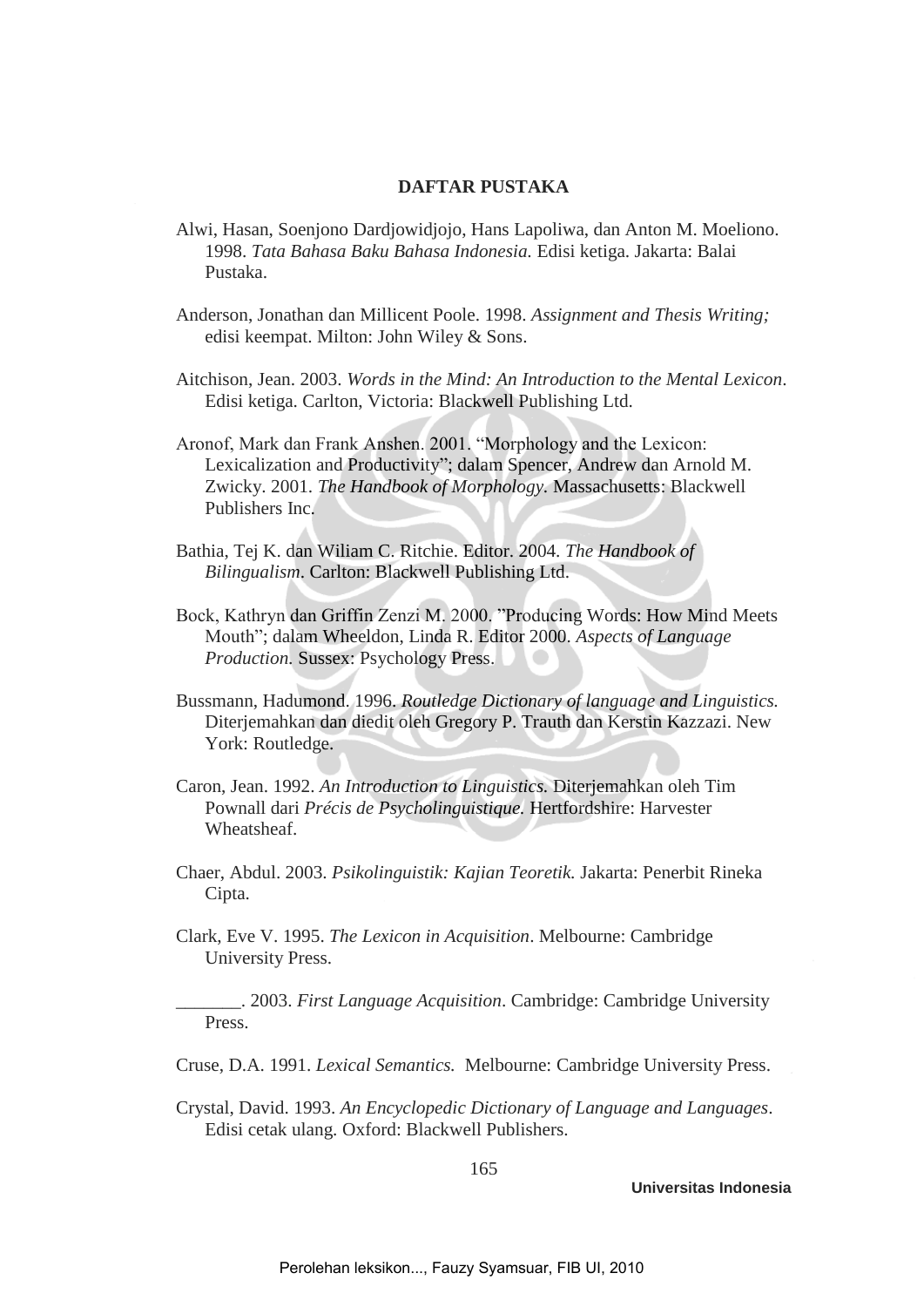\_\_\_\_\_\_\_. 1997. *A Dictionary of Linguistics and Phonetics*. Edisi keempat. Oxford: Blackwell Publishers Ltd.

\_\_\_\_\_\_\_.1998. *The Cambridge Encyclopedia of Language.* Melbourne: Cambridge University Press.

Dardjowidjojo, Soenjono. 2000. *Echa: Kisah Pemerolehan Bahasa Anak Indonesia*. Jakarta: Penerbit PT Grasindo.

\_\_\_\_\_\_\_. 2005. *Psikolinguistik: Pengantar Pemahaman Bahasa Manusia*. Edisi kedua. Jakarta: Yayasan Obor Indonesia.

- De Hower, Annick. 1996. "Bilingual Language Acquisition"; dalam Paul Fletcher dan Brian MacWhinney. Editor. 1996. *The Handbook of Child Language*. Oxford: Blackwell Publishers Inc.
- Donaldson, Morag dan Katrina Laing. 1993. "Children Comprehension and Production of Locative Expressions"; dalam David J. Messer dan Geofrey J. Turner. 1993. Editor. *Critical Influences on Child language Acquisition and Development.* London: The Macmillan Press Ltd.
- Dromi, Esther. 1987. *Early Lexical Development.* New York: Cambridge University Press.
- Duff, Patricia A. 2008. *Case Study Research in Applied Linguistics.* New York: Lawrence Erlbaum Associates.
- Fernald, Anne, John P. Pinto, Daniel Swingley, Amy Weinberg, dan Gerald W. McRoberts. 2007. "Rapid Gains in Speed of Verbal Processing by Infants in the 2nd Year"; dalam Michael Tomasello dan Elizabeth Bates. Editor. 2007. *Language Development: The Essential Readings.* Oxford: Blackwell Publishing.

Field, John. 2006. *Psycholinguistics: The Key Concepts*. New York: Routledge.

- Fromkin, Victoria dan Robert Rodman. 1998. *A Introduction to Language.* Edisi keenam. Orlando: Harcourt Brace College Publishers.
- Genesse, Fred. 2000. "Language Acquisition of Bilingual Children"; dalam Wei, Li. Editor. 2000. *The Bilingual Reader.* London: Routledge.
- Gerken Lou Ann dan Dianne Ohala. 2000. "Language Production in Children". Halaman 275 – 290"; dalam Wheeldon, Linda R. Editor 2000. *Aspects of Language Production.* Sussex: Psychology Press.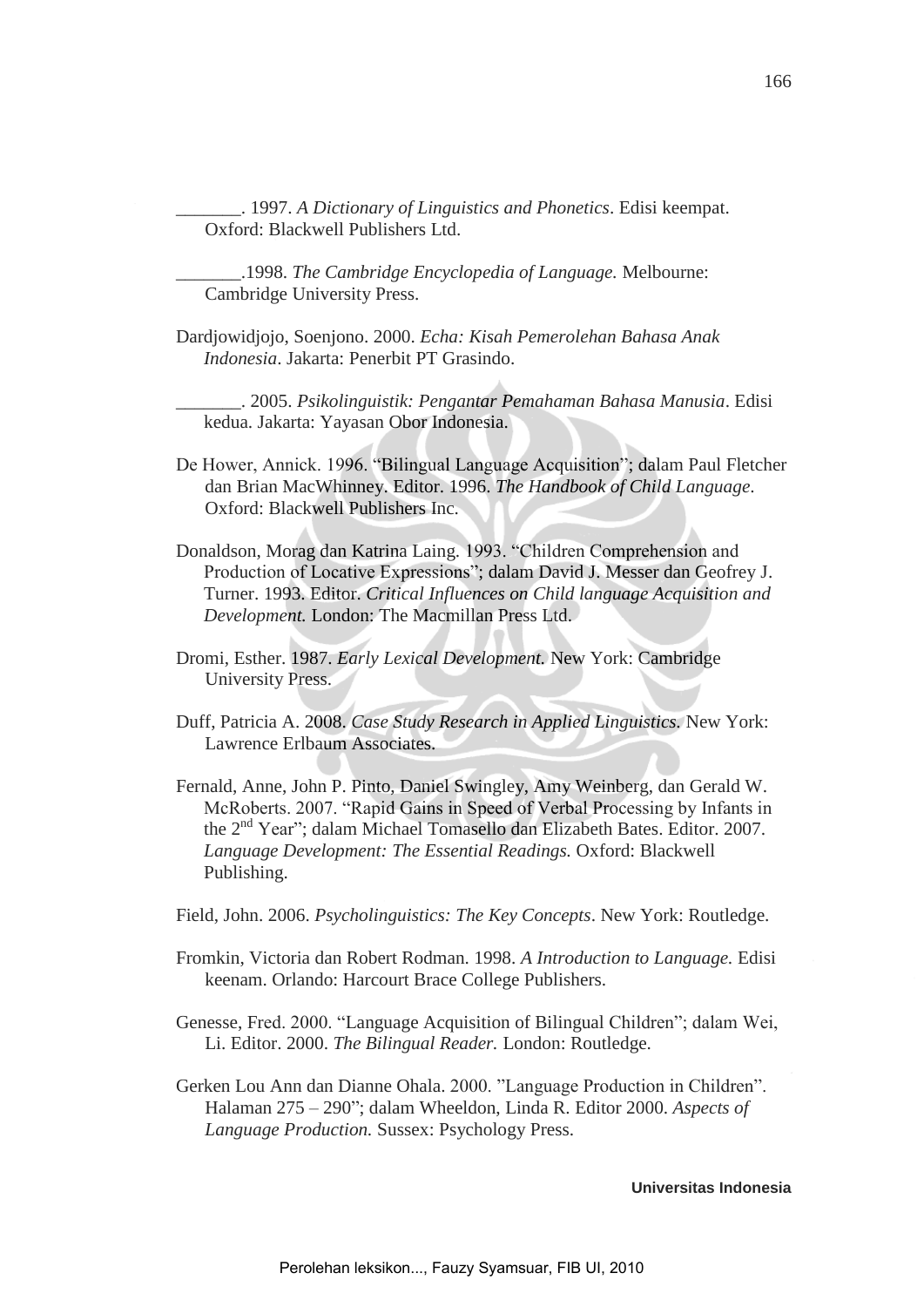- Gleaso, Jean Berko dan Nan Bernstein Ratner. 1998. *Psycholinguistics.* Orlando: Harcourt Brace College Publishers.
- Gleitman, Lila dan Barbara Landau. Editor. 1994. *The Acquisition of the Lexicon.*  Amsterdam: MIT Press.
- Halliday, M.A.K. 2003. *The Language of Early Childhood.* New York: Continuum
- Hamida, Layli. 2008. "Perkembangan Pemerolehan Fonologi Anak Indonesia pada Periode Usia 1–2 Tahun yang Mendapat Pengaruh masukan Bahasa Daerah (Jawa)"; dalam Nasanius, Yasir. Koordinator. 2008. *Konferensi Linguistik Tahunan Atma Jaya Tingkat Nasional (KOLITA).* Jakarta: Pusat Kajian Bahasa dan Budaya Unika Atma Jaya.
	- \_\_\_\_\_\_\_. 2009. "Peran Input Orangtua dalam Pemerolehan Nama-nama Benda Melalui Prinsip Konvensionalitas pada Anak-anak: Studi tentang Proses Belajar Kata pada Anak-anak Usia 2–3 Tahun". Tesis. Depok: FIB-UI.
- Hardy, Melissa dan Alan Bryman. Editor. 2004. *Handbook of Data Analysis.*  London: Sage Publications.
- Ingram, David. 1989. *First Language Acquisition: Method, Description, and Explanation.* Melbourne: Cambridge University Press.
- Johnson, Keith dan Helen Johnson. *Encyclopedic Dictionary of Applied Linguistics*. Massachusetts: Blackwell Publishers Inc.
- Kaper, Willem. 1985. *Child Language: A Language which Does Not Exist.*  Cinnaminson: Foris Publications.
- Kridalaksana, Harimurti. 2008. *Kamus Linguistik.* Edisi Keempat. Jakarta: Gramedia Pustaka Utama.
- Kroll, Judith F. dan Annette M. B. DeGrooot. Editor. 2005. *Handbook of Bilingualism: Psycholinguistic Approach.* New York: Oxford University Press.
- Lincoln,Yvonna dan Egon Guba. 1985. "Establishing Trustworthiness"; dalam Bryman, Alan dan Robert G. Burgess. Editor. 1999. *Qualitative Research.* London: Sage Publication Ltd.
- Lust, Barbara. 2006. *Child Language: Acquisition and Growth.* New York: Cambridge University Press.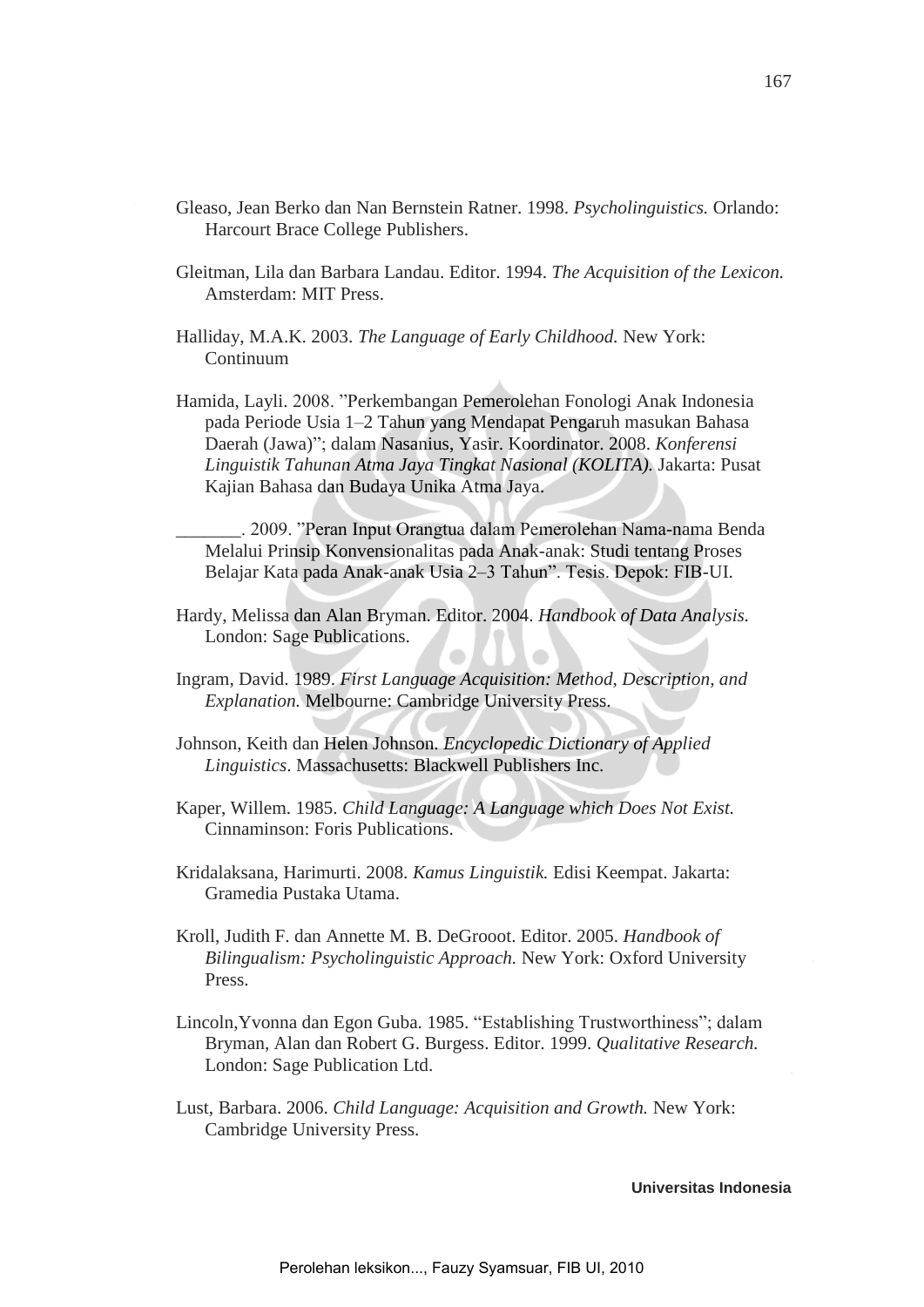- Mackey, Alison dan Susan M. Gass. 2005. *Second Language Research: Methodology and Design.* New Jersey: Lawrence Erlbaum Associates.
- Magnusson, David, Lars R. Bergman, Georg Rudinger, dan Bertil Törestad; Editor. 1991. *Problems and methods in Longitudinal Research: Stability and change.* Cambridge: Cambride University Press*.*
- Matthews, Peter. 1997. *The Concise Dictionary of Linguistics.* New York: Oxford University Press.
- McDaniel, Dana, Cecile McKee, dan Helen Smith Cairns. 1996. *Methods for Assessing Children's Syntax.* Massachusetts: Massachusetts Institute of Technology.
- Merleau-Ponty, Maurice. 1973. *Consciousness and the Acquisition of Language.* Diterjemahkan oleh Hugh J. Silverman. Evanston: Northwestern University Press.
- Moeliono, Anton M. 1985. *Pengembangan dan Pembinaan Bahasa: Ancangan Alternatif di Dalam Perencanaan Bahasa*. Jakarta: Djambatan.
- Moesono, Anggadewi. 1993. "Variabel-variabel Pengasuhan yang *Nurturant* untuk Perkembangan Kemampuan Kognitif Bayi 6 –12 Bulan". Disertasi. Jakarta: Program Pascasarjana Universitas Indonesia.
- O'Grady, William. 2005. *How Children Learn Language.* New York: Cambridge University Press.
- O'Grady, William, Michael Dobrovolsky, dan Mark Aronoff. 1997. *Contemporary Linguistics: An Introduction*. Edisi ketiga. Boston: Bedford/ST Martin's.
- Priyanto, Agus Dwi. 2006. "Pemilihan Kode pada Anak: Sebuah Studi Kasus pada Dira"; dalam Purwo, Bambang Kaswanti. Koordinator. 2006. *Konferensi Linguistik Tahunan Atma Jaya Tingkat Nasional (KOLITA).* Jakarta: Pusat Kajian Bahasa dan Budaya Unika Atmajaya.
- Rahyono, F.X. 2009. *Kearifan Budaya dalam Kata.* Jakarta: Wedatama Widya Sastra.
- Richards, B.J. dan C. Gallaway. 1999. "Input and Interaction"; dalam Spolsky, Bernard. Editor. 1999. *Concise Encyclopedia of Educational Linguistics*. Oxford: Elsevier Science Ltd.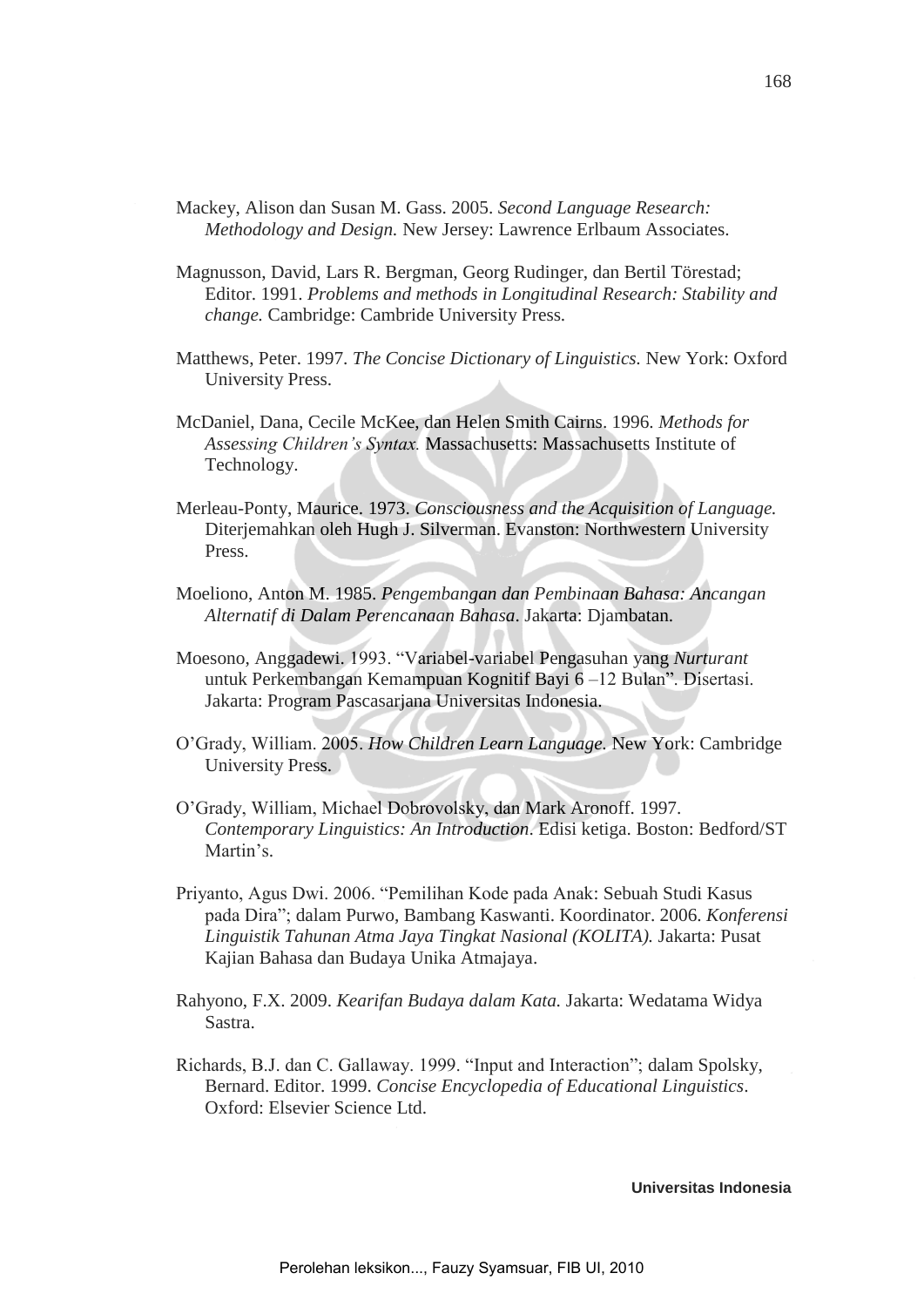- Richards, Jack C., John Platt, dan Heidi Platt. 1992. *Longman Dictionary of Language Teaching & Applied Linguistics.* Harlow: Longman.
- Romaine, Suzanne. 2000. *Bilingualism.* Edisi kedua. Oxford: Balckwell Publisher Ltd.
- Shaughnesy, John J., Eugene B. Zechmeister, dan Jeane S. Zechmeister. 2006. *Research Methods in Psychology*. New York: The McGrow-Hill Company.
- Saville-Troike, Muriel. 2003. *The Ethnography of Communication: An Introduction.* Oxford: Blackwell Publishing.

\_\_\_\_\_\_. 2006. *Introducing Second Language Acquisition*. New York: Cambridge University Press.

- SIL Internasional, Cabang Indonesia. 2006. *Bahasa-bahasa di Indonesia.* Edisi kedua. Jakarta: SIL Internasional, Cabang Indonesia.
- Smiley, Patricia dan Janellen Huttenlocher. 1995. "Conceptual Development and the Child's Early Words for Events, Objects, and persons"; dalam Tomasello, Michael dan William E. Merriman; editor. 1995. *Beyond Names for Things: Young Children' Acquisition of Verbs.* New Jersey: Lawrence Erlbaum Associates, Publishers.
- Spolsky, Bernard. Editor. 1999. *Concise Encyclopedia of Educational Linguistics*. Oxford: Elsevier Science Ltd.
- Steinberg, Danny D. 1981. *Psycholinguistics: Language, Mind, and World.* London: Longman.
- Syukri, Mashita Achmad. 2003. "Karakteristik Bahasa Sang Ibu dalam Pemerolehan Bahasa Indonesia dan Bahasa Inggris" Tesis. Depok: FIB-UI.
- Trask, R.L. 1999. *Key Concepts in Language and Linguistics.*New York: Routledge.
- Trott, Kate, Sushie Dobbinson, dan Patrick Griffiths. 2004. *The Child Language Reader.* New York: Routledge.
- Wei, Li. Editor. 2000. *The Bilingual Reader.* London: Routledge.
- Wells, John dan Jill House. 1995. *The Sounds of the International Phonetic Alphabets.* London: the Department of Phonetics and Linguistics, University College London.